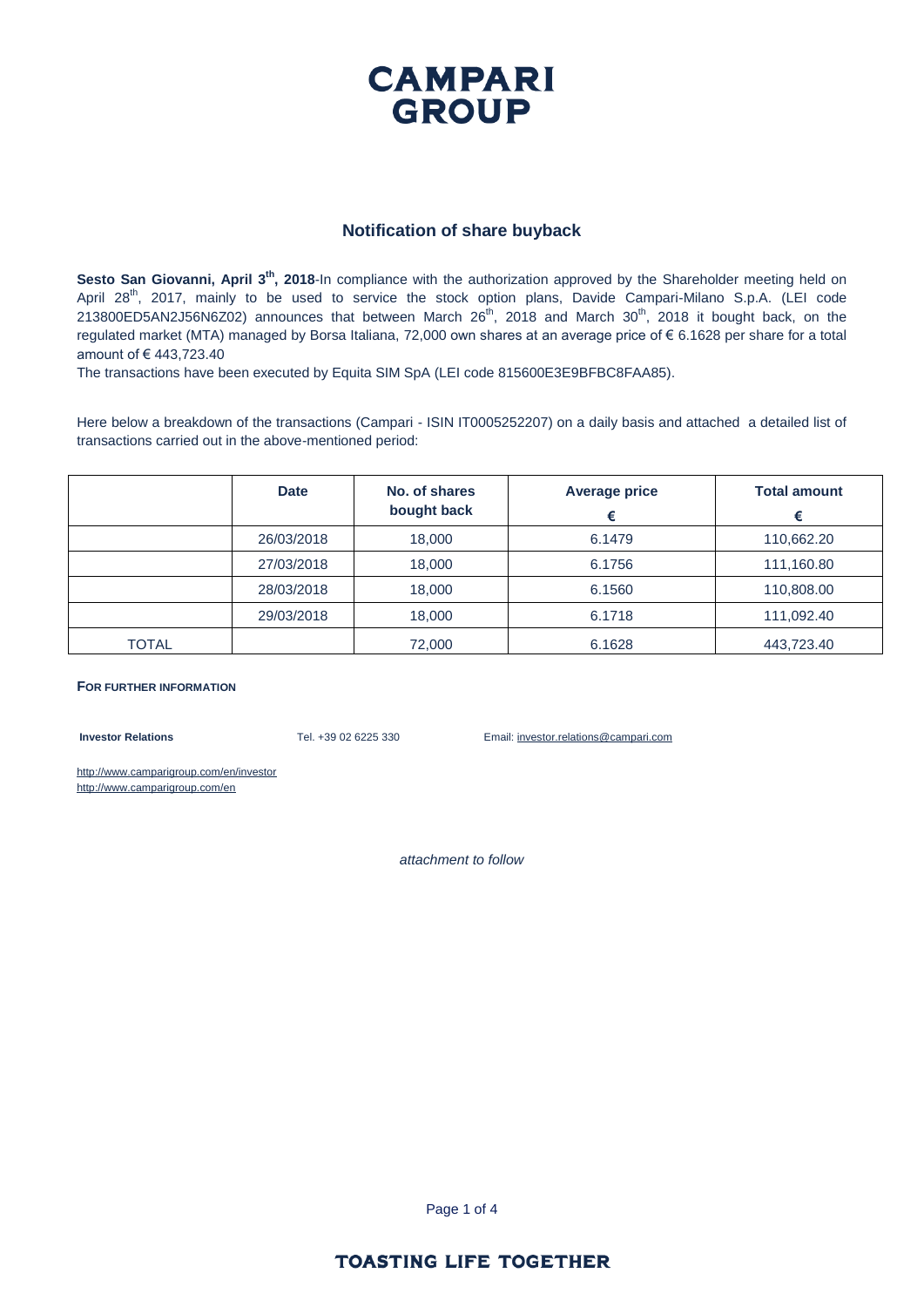# **CAMPARI**<br>GROUP

| <b>DATE</b> | <b>HOUR</b> | A/V | <b>PRICE</b> | NO. OF<br><b>SHARES</b> |
|-------------|-------------|-----|--------------|-------------------------|
| 26-mar-18   | 9:02:57 AM  | A   | 6,155        | 1500                    |
| 26-mar-18   | 10:04:20 AM | А   | 6,16         | 341                     |
| 26-mar-18   | 10:04:20 AM | А   | 6,16         | 1659                    |
| 26-mar-18   | 11:46:33 AM | A   | 6,15         | 757                     |
| 26-mar-18   | 12:02:10 PM | Α   | 6,15         | 1743                    |
| 26-mar-18   | 2:46:31 PM  | А   | 6,165        | 3000                    |
| 26-mar-18   | 3:45:00 PM  | A   | 6,15         | 1500                    |
| 26-mar-18   | 3:45:00 PM  | Α   | 6,15         | 603                     |
| 26-mar-18   | 3:45:00 PM  | Α   | 6,15         | 897                     |
| 26-mar-18   | 4:30:05 PM  | А   | 6,14         | 2000                    |
| 26-mar-18   | 4:47:22 PM  | A   | 6,14         | 200                     |
| 26-mar-18   | 4:47:22 PM  | А   | 6,14         | 1800                    |
| 26-mar-18   | 5:18:13 PM  | A   | 6,115        | 1239                    |
| 26-mar-18   | 5:18:13 PM  | A   | 6,115        | 761                     |
| 27-mar-18   | 9:02:53 AM  | A   | 6,15         | 1332                    |
| 27-mar-18   | 9:02:53 AM  | А   | 6,15         | 414                     |
| 27-mar-18   | 9:04:14 AM  | A   | 6,15         | 254                     |
| 27-mar-18   | 9:28:09 AM  | A   | 6,19         | 1000                    |
| 27-mar-18   | 9:28:09 AM  | A   | 6,19         | 500                     |
| 27-mar-18   | 11:45:47 AM | A   | 6,205        | 2500                    |
| 27-mar-18   | 2:33:49 PM  | Α   | 6,165        | 1500                    |
| 27-mar-18   | 2:33:49 PM  | A   | 6,165        | 1045                    |
| 27-mar-18   | 2:33:49 PM  | A   | 6,165        | 455                     |
| 27-mar-18   | 3:48:30 PM  | A   | 6,16         | 824                     |
| 27-mar-18   | 4:14:07 PM  | А   | 6,16         | 1176                    |
| 27-mar-18   | 4:27:15 PM  | A   | 6,175        | 500                     |
| 27-mar-18   | 4:27:15 PM  | Α   | 6,175        | 1500                    |
| 27-mar-18   | 4:27:15 PM  | Α   | 6,175        | 1000                    |
| 27-mar-18   | 4:32:15 PM  | Α   | 6,175        | 1000                    |
| 27-mar-18   | 4:48:13 PM  | A   | 6,18         | 860                     |
| 27-mar-18   | 4:48:13 PM  | A   | 6,18         | 460                     |
| 27-mar-18   | 4:48:13 PM  | A   | 6,18         | 180                     |

Page 2 of 4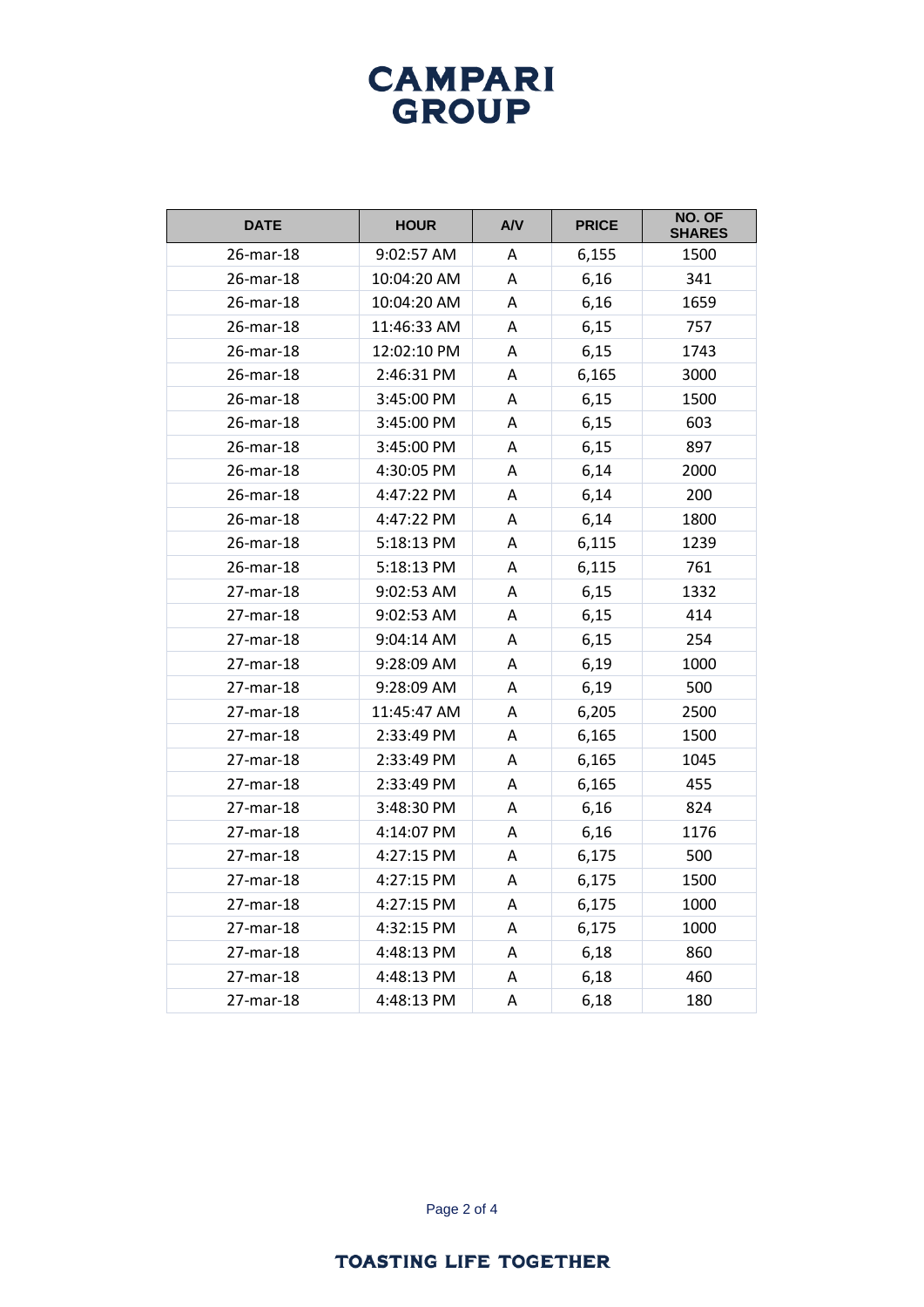# **CAMPARI**<br>GROUP

| 27-mar-18 | 5:26:55 PM  | A | 6,185 | 351          |
|-----------|-------------|---|-------|--------------|
| 27-mar-18 | 5:26:55 PM  | Α | 6,185 | 1130         |
| 27-mar-18 | 5:26:55 PM  | A | 6,185 | 18           |
| 27-mar-18 | 5:26:55 PM  | A | 6,185 | $\mathbf{1}$ |
| 28-mar-18 | 9:01:05 AM  | A | 6,145 | 2000         |
| 28-mar-18 | 9:18:50 AM  | A | 6,175 | 1500         |
| 28-mar-18 | 9:52:42 AM  | A | 6,135 | 1500         |
| 28-mar-18 | 11:10:51 AM | A | 6,115 | 2000         |
| 28-mar-18 | 4:16:46 PM  | Α | 6,17  | 3000         |
| 28-mar-18 | 4:17:57 PM  | A | 6,17  | 61           |
| 28-mar-18 | 4:25:13 PM  | A | 6,17  | 2439         |
| 28-mar-18 | 4:25:35 PM  | Α | 6,17  | 1429         |
| 28-mar-18 | 4:25:35 PM  | A | 6,17  | 71           |
| 28-mar-18 | 4:32:36 PM  | Α | 6,165 | 1000         |
| 28-mar-18 | 4:51:04 PM  | A | 6,145 | 1500         |
| 28-mar-18 | 5:04:06 PM  | A | 6,165 | 70           |
| 28-mar-18 | 5:04:06 PM  | A | 6,165 | 513          |
| 28-mar-18 | 5:04:06 PM  | A | 6,165 | 417          |
| 28-mar-18 | 5:12:39 PM  | A | 6,17  | 500          |
| 29-mar-18 | 9:18:38 AM  | A | 6,175 | 1500         |
| 29-mar-18 | 10:00:23 AM | A | 6,165 | 2000         |
| 29-mar-18 | 11:50:15 AM | A | 6,175 | 1449         |
| 29-mar-18 | 11:51:14 AM | Α | 6,175 | 551          |
| 29-mar-18 | 12:58:10 PM | A | 6,16  | 1500         |
| 29-mar-18 | 2:00:21 PM  | A | 6,155 | 217          |
| 29-mar-18 | 2:00:21 PM  | A | 6,155 | 698          |
| 29-mar-18 | 2:00:23 PM  | A | 6,155 | 1085         |
| 29-mar-18 | 2:31:09 PM  | A | 6,165 | 2000         |
| 29-mar-18 | 3:20:35 PM  | A | 6,165 | 55           |
| 29-mar-18 | 3:20:35 PM  | A | 6,165 | 301          |
| 29-mar-18 | 3:20:35 PM  | A | 6,165 | 1644         |
| 29-mar-18 | 4:35:42 PM  | A | 6,19  | 1208         |
| 29-mar-18 | 4:35:53 PM  | A | 6,19  | 1792         |

Page 3 of 4

#### **TOASTING LIFE TOGETHER**